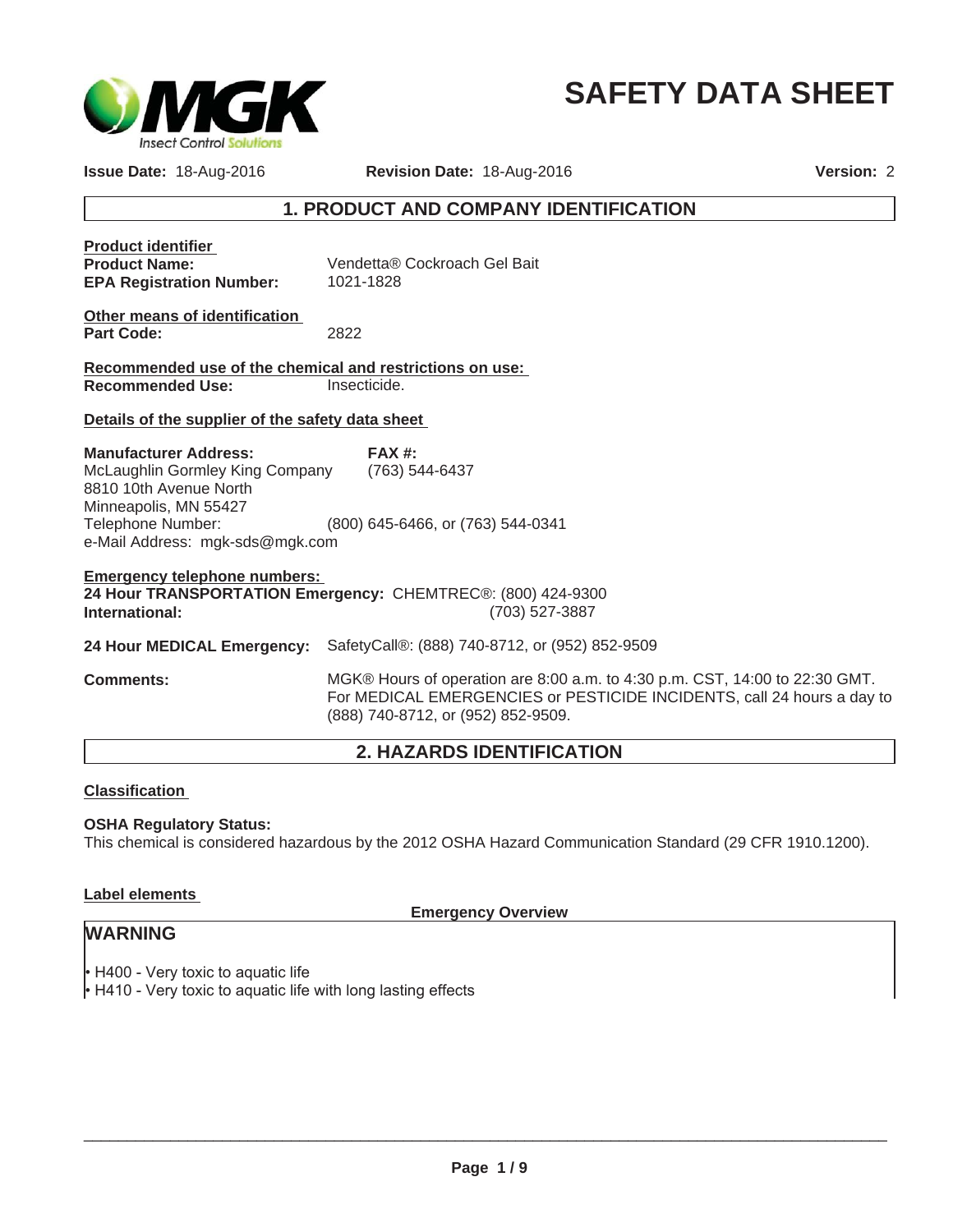

 $\_$  ,  $\_$  ,  $\_$  ,  $\_$  ,  $\_$  ,  $\_$  ,  $\_$  ,  $\_$  ,  $\_$  ,  $\_$  ,  $\_$  ,  $\_$  ,  $\_$  ,  $\_$  ,  $\_$  ,  $\_$  ,  $\_$  ,  $\_$  ,  $\_$  ,  $\_$  ,  $\_$  ,  $\_$  ,  $\_$  ,  $\_$  ,  $\_$  ,  $\_$  ,  $\_$  ,  $\_$  ,  $\_$  ,  $\_$  ,  $\_$  ,  $\_$  ,  $\_$  ,  $\_$  ,  $\_$  ,  $\_$  ,  $\_$  ,

#### **Precautionary Statements - Prevention:**

P261 - Avoid breathing dust/fume/gas/mist/vapors/spray P270 - Do not eat, drink or smoke when using this product P273 - Avoid release to the environment

#### **Precautionary Statements - Response:**

P321 - Specific treatment (see Section 4/ First Aid).

#### **Precautionary Statements - Storage:**

P404 - Store in a closed container

#### **Precautionary Statements - Disposal:**

P501 - Dispose of contents/container to an approved waste disposal plant

#### **Hazards not otherwise classified (HNOC):**

Do not use this product in or on electrical equipment due to the possibility of shock hazard.

## **3. COMPOSITION/ INFORMATION ON INGREDIENTS**

| <b>Chemical Name</b> | <b>CAS No</b>   | Weight-%           |
|----------------------|-----------------|--------------------|
| Abamectin            | 71751-41-2      | 0.050              |
| Sucrose              | $57 - 50 - 1$   | $1$ <---> $10$ $*$ |
| Starch               | $9005 - 25 - 8$ | 1<--->10 *         |

\*The exact percentage (concentration) of composition has been withheld as a trade secret.

Comments: Ingredients not identified are proprietary or non-hazardous. Values are not product specifications.

#### **4. FIRST AID MEASURES**

Aspiration pneumonia hazard: • No information available

#### **Description of first aid measures:**

**Eye contact:** Hold eye open and rinse slowly and gently with water for 15-20 minutes. Remove contact lenses, if present, after the first 5 minutes, then continue rinsing eye. Call a poison control center or doctor for treatment advice. **Skin Contact:** Take off contaminated clothing. Rinse skin immediately with plenty of water for 15-20 minutes. Call a poison control centeror doctor for treatment advice.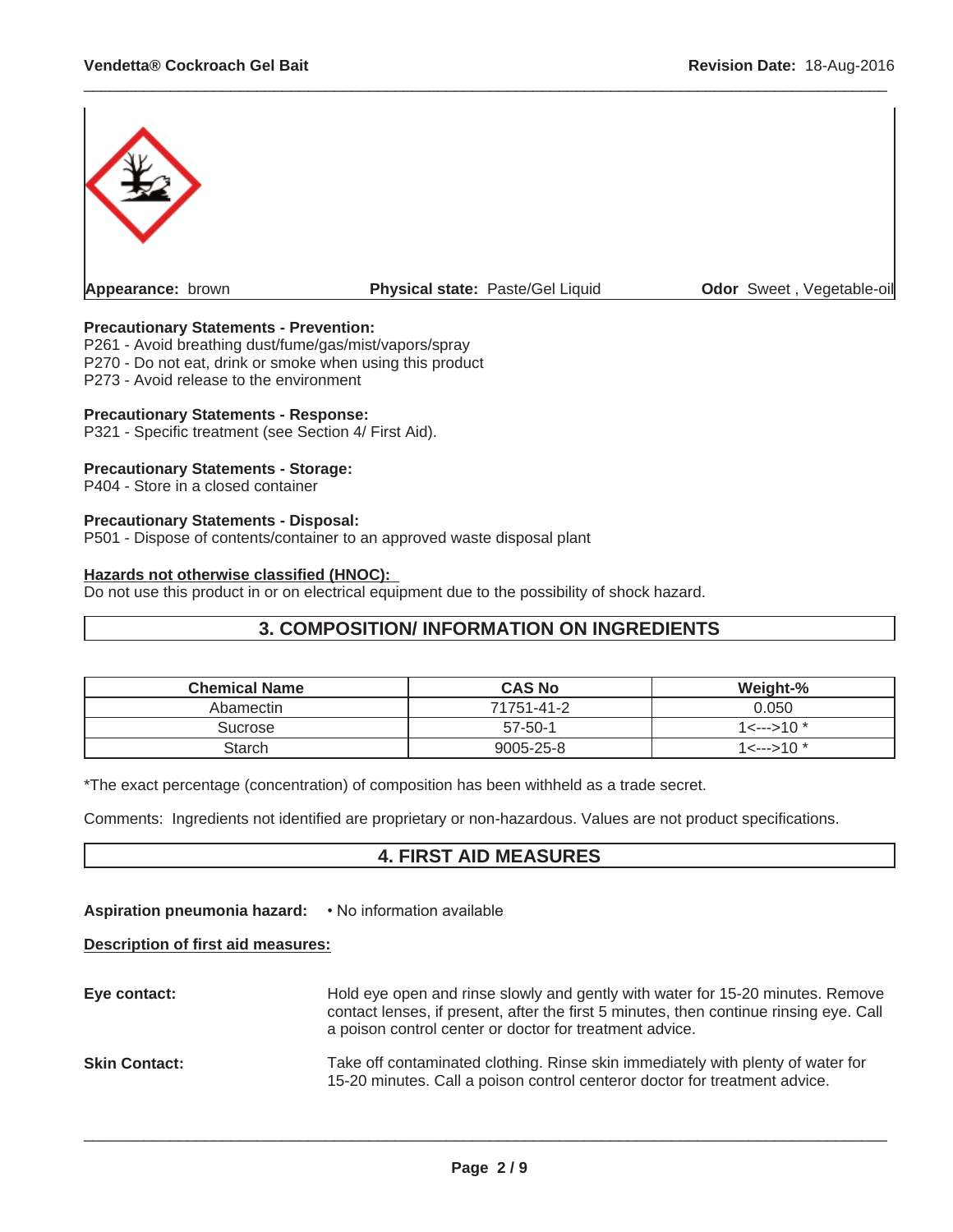| Ingestion:          | If swallowed, IMMEDIATELY call a poison control center or doctor for treatment<br>advice. Have person sip a glass of water if able to swallow. Do not induce vomiting<br>unless told to do so by a poison control center or a doctor. Never give anything by<br>mouth to an unconscious person. |
|---------------------|-------------------------------------------------------------------------------------------------------------------------------------------------------------------------------------------------------------------------------------------------------------------------------------------------|
| Inhalation:         | Remove affected person to fresh air. If person is not breathing, call 911 or an<br>ambulance, then give artificial respiration, preferably mouth-to-mouth if possible.<br>Call a poison control center or doctor for further treatment advice.                                                  |
| Note to physicians: | For skin effects, a highly efficient therapeutic agent for Pyrethrin/ Pyrethroid<br>exposure is topical application of tocopherol acetate (Vitamin E).                                                                                                                                          |

 $\_$  ,  $\_$  ,  $\_$  ,  $\_$  ,  $\_$  ,  $\_$  ,  $\_$  ,  $\_$  ,  $\_$  ,  $\_$  ,  $\_$  ,  $\_$  ,  $\_$  ,  $\_$  ,  $\_$  ,  $\_$  ,  $\_$  ,  $\_$  ,  $\_$  ,  $\_$  ,  $\_$  ,  $\_$  ,  $\_$  ,  $\_$  ,  $\_$  ,  $\_$  ,  $\_$  ,  $\_$  ,  $\_$  ,  $\_$  ,  $\_$  ,  $\_$  ,  $\_$  ,  $\_$  ,  $\_$  ,  $\_$  ,  $\_$  ,

## **5. FIRE-FIGHTING MEASURES**

#### **Suitable extinguishing media**

Use extinguishing measures that are appropriate to local circumstances and the surrounding environment.

**Unsuitable extinguishing media:** Caution: Use of water spray when fighting fire may be inefficient.

**Hazardous combustion products:** Carbon monoxide, Carbon dioxide (CO2).

#### **Specific hazards arising from the chemical**

No information available.

**Explosion data Sensitivity to Mechanical Impact:** None. **Sensitivity to Static Discharge:** None.

#### **Protective equipment and precautions for firefighters:**

As in any fire, wear self-contained breathing apparatus pressure-demand, MSHA/NIOSH (approved or equivalent) and full protective gear.

| <b>NFPA</b>                       | <b>Health hazards 1</b> | <b>Flammability 1</b>     | <b>Instability 0</b>      | <b>Physical and</b><br><b>Chemical Properties</b> |
|-----------------------------------|-------------------------|---------------------------|---------------------------|---------------------------------------------------|
| <b>HMIS</b>                       | <b>Health hazards 1</b> | <b>Flammability 1</b>     | <b>Physical hazards</b> 0 | <b>Personal protection</b>                        |
| <b>Chronic Hazard Star Legend</b> |                         | * = Chronic Health Hazard |                           |                                                   |

#### **6. ACCIDENTAL RELEASE MEASURES**

**Personal precautions, protective equipment and emergency procedures**

**Personal precautions:** Use personal protective equipment as required.

**Environmental precautions:** Prevent further leakage or spillage if safe to do so. Do not allow into any sewer, on the ground or into any body of water. Prevent product from entering drains. Local authorities should be advised if significant spillages cannot be contained. See Section 12 for additional ecological information.

**Methods and material for containment and cleaning up**

**Methods for containment:** Prevent further leakage or spillage if safe to do so.

**Methods for cleaning up:** Dam up. Soak up with inert absorbent material. Pick up and transfer to properly labeled containers. Clean contaminated surface thoroughly.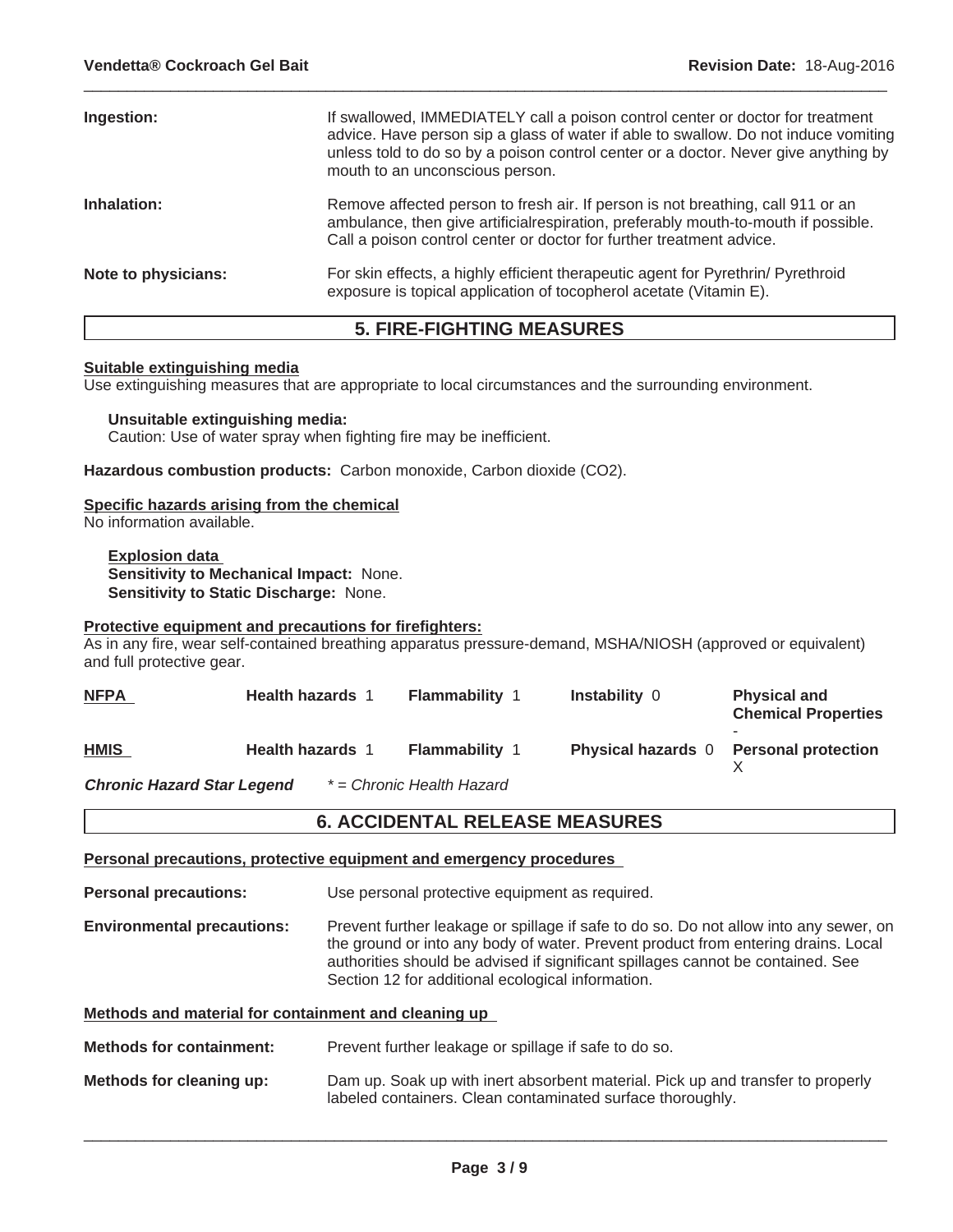## **7. HANDLING AND STORAGE**

 $\_$  ,  $\_$  ,  $\_$  ,  $\_$  ,  $\_$  ,  $\_$  ,  $\_$  ,  $\_$  ,  $\_$  ,  $\_$  ,  $\_$  ,  $\_$  ,  $\_$  ,  $\_$  ,  $\_$  ,  $\_$  ,  $\_$  ,  $\_$  ,  $\_$  ,  $\_$  ,  $\_$  ,  $\_$  ,  $\_$  ,  $\_$  ,  $\_$  ,  $\_$  ,  $\_$  ,  $\_$  ,  $\_$  ,  $\_$  ,  $\_$  ,  $\_$  ,  $\_$  ,  $\_$  ,  $\_$  ,  $\_$  ,  $\_$  ,

#### **Precautions for safe handling**

**Advice on safe handling:** Use personal protective equipment as required. Ensure adequate ventilation, especially in confined areas. For more information, see product label.

#### **Conditions for safe storage, including any incompatibilities**

**Storage Conditions:** Keep container tightly closed in a dry and well-ventilated place. For more information, see product label.

## **8. EXPOSURE CONTROLS/ PERSONAL PROTECTION**

#### **Control parameters**

**Exposure Guidelines:** This product, as supplied, does not contain any hazardous materials with occupational exposure limits established by the region specific regulatory bodies.

| <b>Chemical Name</b> | <b>ACGIH TLV</b>         | <b>OSHA PEL</b>                     | <b>NIOSH IDLH</b>                  | <b>Supplier OEL</b> |
|----------------------|--------------------------|-------------------------------------|------------------------------------|---------------------|
| Sucrose              | TWA: $10 \text{ mg/m}^3$ | TWA: 15 $mq/m3$ total dust          | TWA: 10 $mg/m3$ total dust         |                     |
| $57 - 50 - 1$        |                          | TWA: $5 \text{ mg/m}^3$ respirable  | TWA: $5 \text{ mg/m}^3$ respirable |                     |
|                      |                          | fraction                            | dust                               |                     |
|                      |                          | (vacated) TWA: $15 \text{ mg/m}^3$  |                                    |                     |
|                      |                          | total dust                          |                                    |                     |
|                      |                          | (vacated) TWA: $5 \text{ mg/m}^3$   |                                    |                     |
|                      |                          | respirable fraction                 |                                    |                     |
| Starch               | TWA: $10 \text{ mg/m}^3$ | TWA: $15 \text{ mg/m}^3$ total dust | TWA: 10 $mq/m3$ total dust         |                     |
| 9005-25-8            |                          | TWA: $5 \text{ mg/m}^3$ respirable  | TWA: $5 \text{ mg/m}^3$ respirable |                     |
|                      |                          | fraction                            | dust                               |                     |
|                      |                          | (vacated) TWA: $15 \text{ mg/m}^3$  |                                    |                     |
|                      |                          | total dust                          |                                    |                     |
|                      |                          | (vacated) TWA: $5 \text{ mg/m}^3$   |                                    |                     |
|                      |                          | respirable fraction                 |                                    |                     |

*NIOSH IDLH Immediately Dangerous to Life or Health*

**Other Information:** Vacated limits revoked by the Court of Appeals decision in AFL-CIO v. OSHA, 965 F.2d 962 (11th Cir., 1992).

#### **Appropriate engineering controls**

| <b>Engineering Controls:</b> | Safety showers      |
|------------------------------|---------------------|
|                              | Eyewash stations    |
|                              | Ventilation systems |

#### **Individual protection measures, such as personal protective equipment**

**Eye/face protection:** Protective eyewear is recommended, but is not required.

**Skin and body protection:** Wear protective gloves and protective clothing.

**Respiratory protection:** If exposure limits are exceeded or irritation is experienced, NIOSH/MSHA approved respiratory protection should be worn. Positive-pressure supplied air respirators may be required for high airborne contaminant concentrations. Respiratory protection must be provided in accordance with current local regulations. **General Hygiene** When using do not eat, drink or smoke. Wash contaminated clothing before reuse.

## **Considerations:**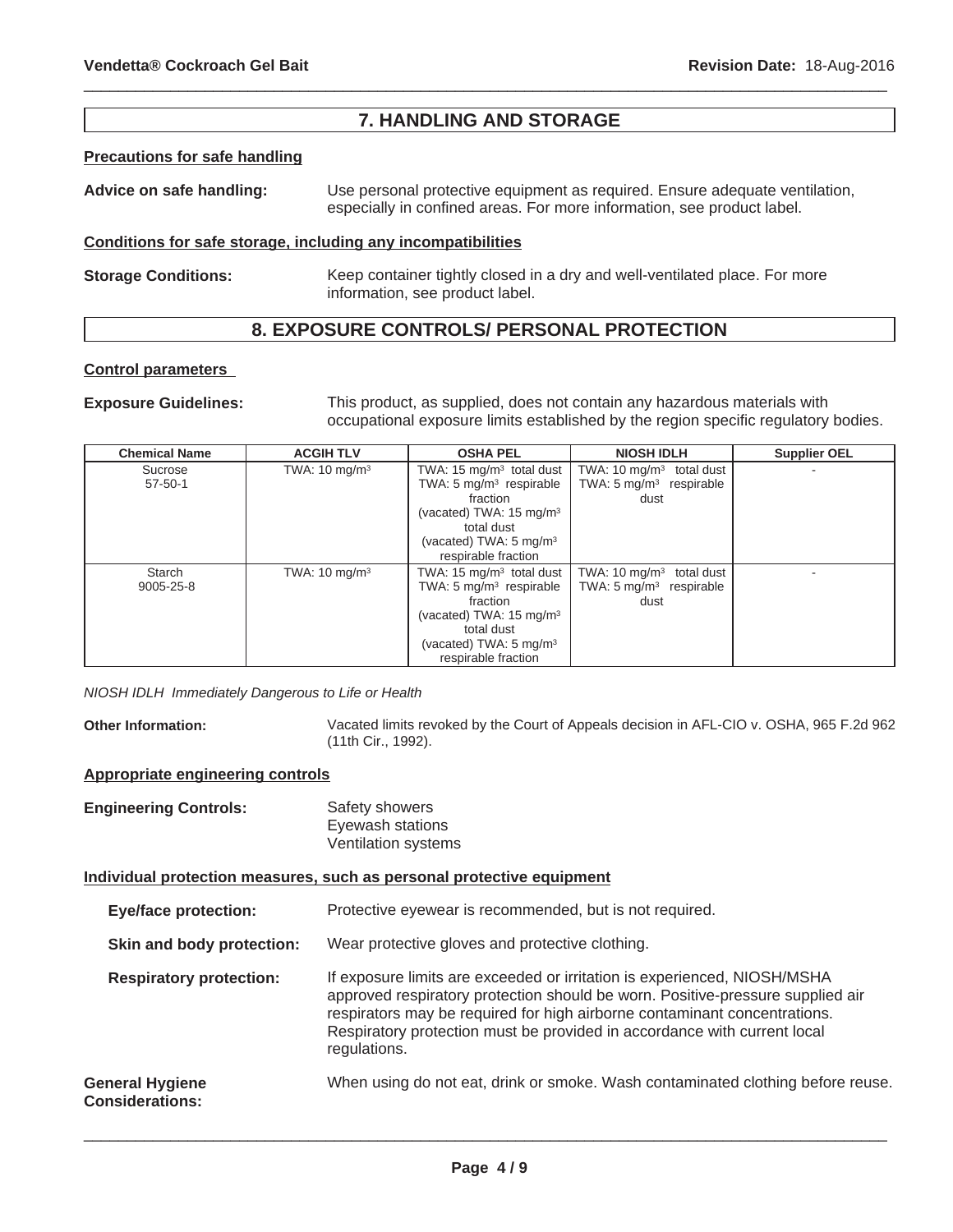## **9. PHYSICAL AND CHEMICAL PROPERTIES**

 $\_$  ,  $\_$  ,  $\_$  ,  $\_$  ,  $\_$  ,  $\_$  ,  $\_$  ,  $\_$  ,  $\_$  ,  $\_$  ,  $\_$  ,  $\_$  ,  $\_$  ,  $\_$  ,  $\_$  ,  $\_$  ,  $\_$  ,  $\_$  ,  $\_$  ,  $\_$  ,  $\_$  ,  $\_$  ,  $\_$  ,  $\_$  ,  $\_$  ,  $\_$  ,  $\_$  ,  $\_$  ,  $\_$  ,  $\_$  ,  $\_$  ,  $\_$  ,  $\_$  ,  $\_$  ,  $\_$  ,  $\_$  ,  $\_$  ,

#### **Information on basic physical and chemical properties:**

| <b>Physical state:</b><br>Appearance:<br>Odor<br><b>Odor threshold:</b><br><b>Color (Gardner Scale):</b>          | Paste/Gel Liquid<br>brown<br>Sweet, Vegetable-oil<br>No information available<br>No information available |                                               |
|-------------------------------------------------------------------------------------------------------------------|-----------------------------------------------------------------------------------------------------------|-----------------------------------------------|
| <b>Property:</b><br>pH:                                                                                           | <b>Values:</b><br>5.9                                                                                     | Comment: • Method<br>@ 5% in H <sub>2</sub> O |
| <b>Melting point / freezing point:</b>                                                                            | No information available                                                                                  |                                               |
| Boiling point / boiling range:                                                                                    | No information available                                                                                  |                                               |
| <b>Flash point:</b>                                                                                               | > 93.3 °C / > 200.0 °F                                                                                    | Tag Closed Cup;                               |
| <b>Evaporation rate:</b>                                                                                          | No information available                                                                                  |                                               |
| Flammability (solid, gas):                                                                                        | No information available                                                                                  |                                               |
| <b>Upper flammability limit (UEL):</b>                                                                            | No information available                                                                                  |                                               |
| Lower flammability limit (LEL):                                                                                   | No information available                                                                                  |                                               |
| Vapor pressure:                                                                                                   | No information available                                                                                  |                                               |
| Vapor density:                                                                                                    | No information available                                                                                  |                                               |
| <b>Specific Gravity:</b>                                                                                          | No information available                                                                                  |                                               |
| <b>Water solubility:</b>                                                                                          | No information available                                                                                  |                                               |
| Partition coefficient; n-Octanol/ No information available<br>Water:                                              |                                                                                                           |                                               |
| <b>Autoignition temperature:</b>                                                                                  | No information available                                                                                  |                                               |
| <b>Decomposition temperature:</b>                                                                                 | No information available                                                                                  |                                               |
| Kinematic viscosity:                                                                                              | No information available                                                                                  |                                               |
| <b>Dynamic viscosity:</b>                                                                                         | No information available                                                                                  |                                               |
| <b>Refractive Index:</b>                                                                                          | No information available                                                                                  |                                               |
| Other Information:                                                                                                |                                                                                                           |                                               |
| <b>Density:</b><br>VOC Content (%):                                                                               | 1.155 g/cm <sup>3</sup> @ 20.0 °C<br>0                                                                    |                                               |
| <b>Miscibility/Solubility:</b><br>Water:<br>Alcohol<br><b>Aromatic solvents:</b><br><b>Petroleum distillates:</b> | Partially miscible<br>Immiscible<br>Immiscible<br>Immiscible                                              |                                               |

## **10. STABILITY AND REACTIVITY**

#### **Reactivity**

No data available

#### **Chemical stability**

Stable under recommended storage conditions.

#### **Possibility of Hazardous Reactions**

None under normal processing.

**Hazardous polymerization:** Hazardous polymerization does not occur.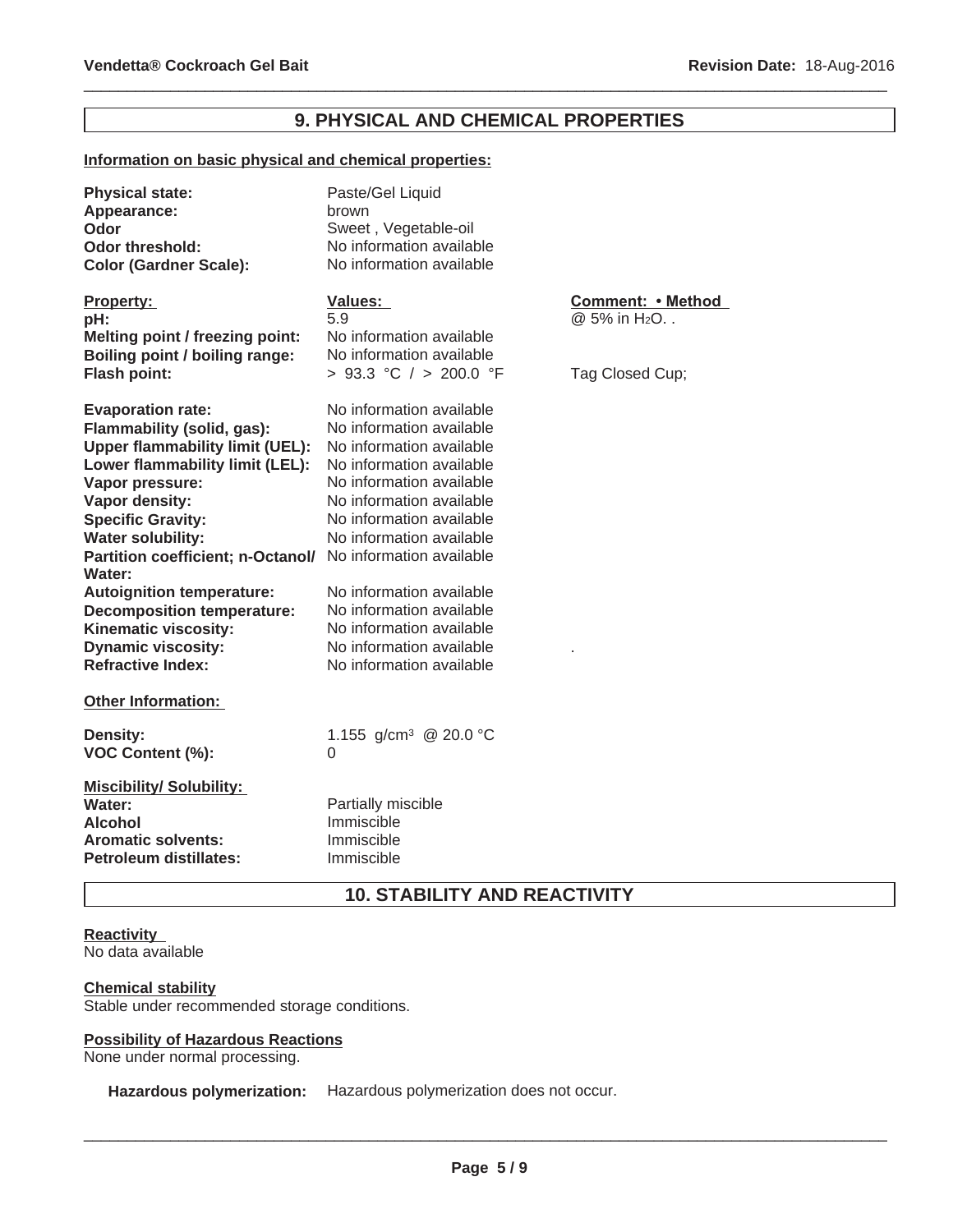#### **Conditions to avoid**

Extremes of temperature and direct sunlight.

#### **Incompatible materials:**

Incompatible with strong acids and bases. Incompatible with oxidizing agents.

#### **Hazardous Decomposition Products**

Carbon monoxide, Carbon dioxide (CO2).

## **11. TOXICOLOGICAL INFORMATION**

 $\_$  ,  $\_$  ,  $\_$  ,  $\_$  ,  $\_$  ,  $\_$  ,  $\_$  ,  $\_$  ,  $\_$  ,  $\_$  ,  $\_$  ,  $\_$  ,  $\_$  ,  $\_$  ,  $\_$  ,  $\_$  ,  $\_$  ,  $\_$  ,  $\_$  ,  $\_$  ,  $\_$  ,  $\_$  ,  $\_$  ,  $\_$  ,  $\_$  ,  $\_$  ,  $\_$  ,  $\_$  ,  $\_$  ,  $\_$  ,  $\_$  ,  $\_$  ,  $\_$  ,  $\_$  ,  $\_$  ,  $\_$  ,  $\_$  ,

#### **Numerical measures of toxicity - Product Information**

| Oral LD <sub>50</sub>             | $>5,000$ mg/kg (rat)                                                                                      |
|-----------------------------------|-----------------------------------------------------------------------------------------------------------|
| <b>Dermal LD<sub>50</sub></b>     | $>5,000$ mg/kg (rabbit)                                                                                   |
| <b>Inhalation LC<sub>50</sub></b> | No information available.                                                                                 |
| Eye contact:                      | Irritation clearing in 72 hours. (rabbit).                                                                |
| <b>Skin Contact:</b>              | No irritation at 72 hours. (rabbit).                                                                      |
| <b>Skin Irritation Index:</b>     | 0.3                                                                                                       |
| Sensitization:                    | Negative. (guinea pig).                                                                                   |
| Carcinogenicity                   | This product does not contain any carcinogens or potential carcinogens as listed<br>by OSHA, IARC or NTP. |
| <b>Reproductive toxicity:</b>     | No information available.                                                                                 |
| <b>Developmental Toxicity</b>     | No information available.                                                                                 |
| Teratogenicity:                   | No information available.                                                                                 |
| STOT - single exposure:           | No information available.                                                                                 |
| STOT - repeated exposure:         | No information available.                                                                                 |
| <b>Target Organ Effects:</b>      | Eyes, Respiratory system, Skin.                                                                           |

## **12. ECOLOGICAL INFORMATION**

#### **Ecotoxicity:**

#### **Persistence and degradability**

No information available.

#### **Bioaccumulation**

No information available.

**Other adverse effects:** No information available

#### **Environmental hazards (EPA):**

Do not discharge effluent containing this product into lakes, streams, ponds, estuaries, oceans or other waters unless in accordance with the requirements of a National Pollutant Discharge Elimination System (NPDES) permit and the permitting authority has been notified in writing prior to discharge. Do not discharge effluent containing this product to sewer systems without previously notifying the local sewage treatment plant authority. For guidance contact your State Water Board or Regional Office of the EPA.

## **13. DISPOSAL CONSIDERATIONS**

#### **Waste treatment methods**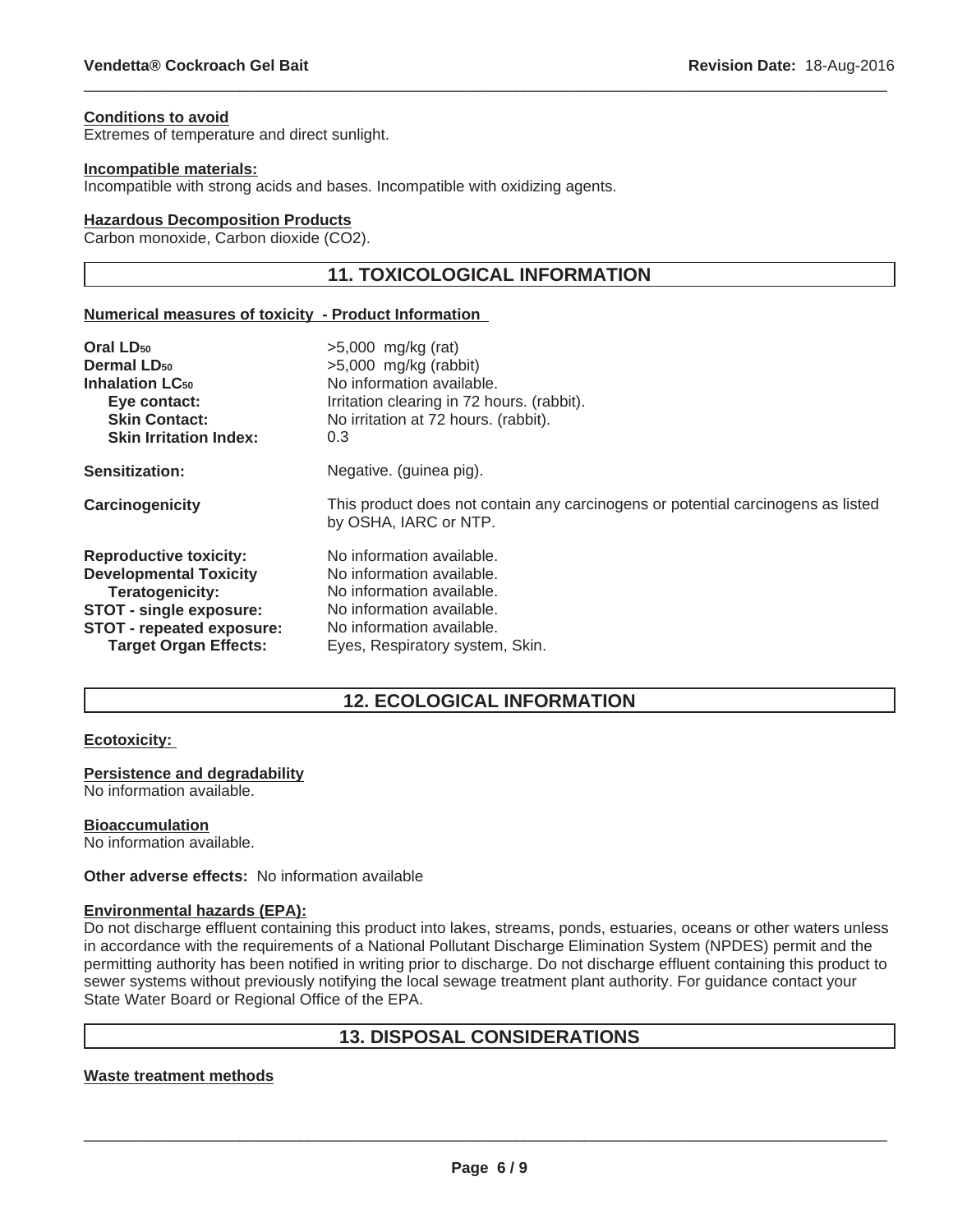| Disposal of wastes:     | Disposal should be in accordance with applicable regional, national and local laws<br>and regulations. For more information, see product label. |
|-------------------------|-------------------------------------------------------------------------------------------------------------------------------------------------|
| Contaminated packaging: | For more information, see product label.                                                                                                        |

 $\_$  ,  $\_$  ,  $\_$  ,  $\_$  ,  $\_$  ,  $\_$  ,  $\_$  ,  $\_$  ,  $\_$  ,  $\_$  ,  $\_$  ,  $\_$  ,  $\_$  ,  $\_$  ,  $\_$  ,  $\_$  ,  $\_$  ,  $\_$  ,  $\_$  ,  $\_$  ,  $\_$  ,  $\_$  ,  $\_$  ,  $\_$  ,  $\_$  ,  $\_$  ,  $\_$  ,  $\_$  ,  $\_$  ,  $\_$  ,  $\_$  ,  $\_$  ,  $\_$  ,  $\_$  ,  $\_$  ,  $\_$  ,  $\_$  ,

## **14. TRANSPORT INFORMATION**

#### **DOT (Department of Transportation)**

| <b>Proper Shipping Name:</b> | Insecticides, Insect or Animal Repellent, Solid |
|------------------------------|-------------------------------------------------|
| <b>Hazard Class:</b>         | This material is not hazardous.                 |
| Air (IATA/ ICAO)             |                                                 |
| <b>Proper Shipping Name:</b> | Insecticides, Insect or Animal Repellent, Solid |
| <b>Hazard Class:</b>         | This material is not hazardous.                 |
| Vessel (IMO/ IMDG)           |                                                 |
| <b>Proper Shipping Name:</b> | Insecticides, Insect or Animal Repellent, Solid |
| <b>Hazard Class:</b>         | This material is not hazardous.                 |

## **15. REGULATORY INFORMATION**

#### **US Federal Regulations**

#### **SARA 313**

Section 313 of Title III of the Superfund Amendments and Reauthorization Act of 1986 (SARA). This product does not contain any chemicals which are subject to the reporting requirements of the Act and Title 40 of the Code of Federal Regulations, Part 372

#### **SARA 311/312 Hazard**

| <b>Categories</b>                 |    |
|-----------------------------------|----|
| Acute health hazard               | No |
| <b>Chronic Health Hazard</b>      | No |
| <b>Fire hazard</b>                | No |
| Sudden release of pressure hazard | No |
| <b>Reactive Hazard</b>            | N٥ |

#### **CWA (Clean Water Act)**

This product does not contain any substances regulated as pollutants pursuant to the Clean Water Act (40 CFR 122.21 and 40 CFR 122.42)

#### **CERCLA**

This material, as supplied, does not contain any substances regulated as hazardous substances under the Comprehensive Environmental Response Compensation and Liability Act (CERCLA) (40 CFR 302) or the Superfund Amendments and Reauthorization Act (SARA) (40 CFR 355). There may be specific reporting requirements at the local, regional, or state level pertaining to releases of this material

#### **US State Regulations:**

#### **California Proposition 65:**

This product does not contain any Proposition 65 chemicals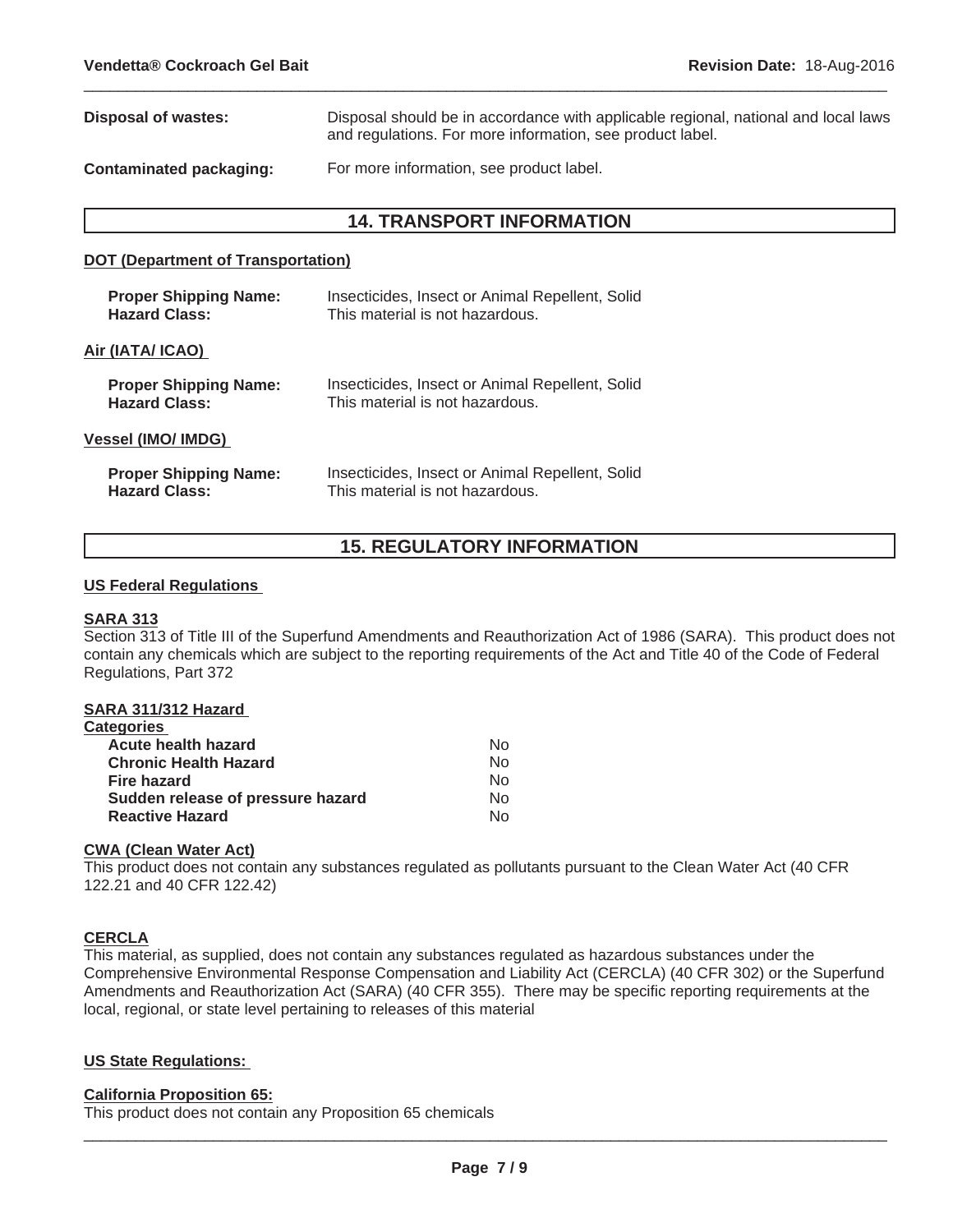#### **U.S. EPA Label Information:**

#### **EPA Registration Number:** 1021-1828

#### **Difference between SDS and EPA (FIFRA) Pesticide label:**

This chemical is a pesticide product registered by the United States Environmental Protection Agency and is subject to certain labeling requirements under federal pesticide law. These requirements differ from the classification criteria and hazard information required for Safety Data Sheets (SDS), and for workplace labels of non-pesticide chemicals. The pesticide label also includes other important information, including directions for use. The hazard information required on the pesticide label is reproduced below:

 $\_$  ,  $\_$  ,  $\_$  ,  $\_$  ,  $\_$  ,  $\_$  ,  $\_$  ,  $\_$  ,  $\_$  ,  $\_$  ,  $\_$  ,  $\_$  ,  $\_$  ,  $\_$  ,  $\_$  ,  $\_$  ,  $\_$  ,  $\_$  ,  $\_$  ,  $\_$  ,  $\_$  ,  $\_$  ,  $\_$  ,  $\_$  ,  $\_$  ,  $\_$  ,  $\_$  ,  $\_$  ,  $\_$  ,  $\_$  ,  $\_$  ,  $\_$  ,  $\_$  ,  $\_$  ,  $\_$  ,  $\_$  ,  $\_$  ,

Signal word: **CAUTION**

Precautionary Statements:

• Causes moderate eye irritation.

| International:       |                 |
|----------------------|-----------------|
| <b>TSCA</b>          | Does not comply |
| <b>DSL/NDSL</b>      | Does not comply |
| <b>EINECS/ELINCS</b> | Does not comply |
| <b>ENCS</b>          | Does not comply |
| <b>IECSC</b>         | Does not comply |
| <b>KECL</b>          | Does not comply |
| <b>PICCS</b>         | Does not comply |
| <b>AICS</b>          | Does not comply |

**Legend:**

**TSCA** - United States Toxic Substances Control Act Section 8(b) Inventory

**DSL/NDSL** - Canadian Domestic Substances List/Non-Domestic Substances List

**EINECS/ELINCS** - European Inventory of Existing Chemical Substances/European List of Notified Chemical **Substances** 

**ENCS** - Japan Existing and New Chemical Substances

**IECSC** - China Inventory of Existing Chemical Substances

**KECL** - Korean Existing and Evaluated Chemical Substances

**PICCS** - Philippines Inventory of Chemicals and Chemical Substances

**AICS** - Australian Inventory of Chemical Substances

## **16. OTHER INFORMATION, INCLUDING DATE OF PREPARATION OR LAST REVISION.**

| <b>Issue Date:</b><br>18-Aug-2016          | <b>Revision Date:</b><br>18-Aug-2016                          | <b>Revision Note:</b><br>- SDS sections updated<br>$-2$<br>$-14$<br>$-15$                                                                                                                                                                                                                                                                                           |  |
|--------------------------------------------|---------------------------------------------------------------|---------------------------------------------------------------------------------------------------------------------------------------------------------------------------------------------------------------------------------------------------------------------------------------------------------------------------------------------------------------------|--|
| <b>SDS Prepared By:</b><br>e-Mail Address: | Troy Azzivitto, MGK® Chemistry Department.<br>mgk-sds@mgk.com |                                                                                                                                                                                                                                                                                                                                                                     |  |
| Disclaimer:                                |                                                               | The data contained herein are based on information currently available to<br>McLaughlin Gormley King Company and, to the best of our knowledge, are<br>accurate and based on sound expert opinion. Our statements herein, however, are<br>not to betaken as a warranty or representation for which McLaughlin Gormley King<br>Company assumes legal responsibility. |  |